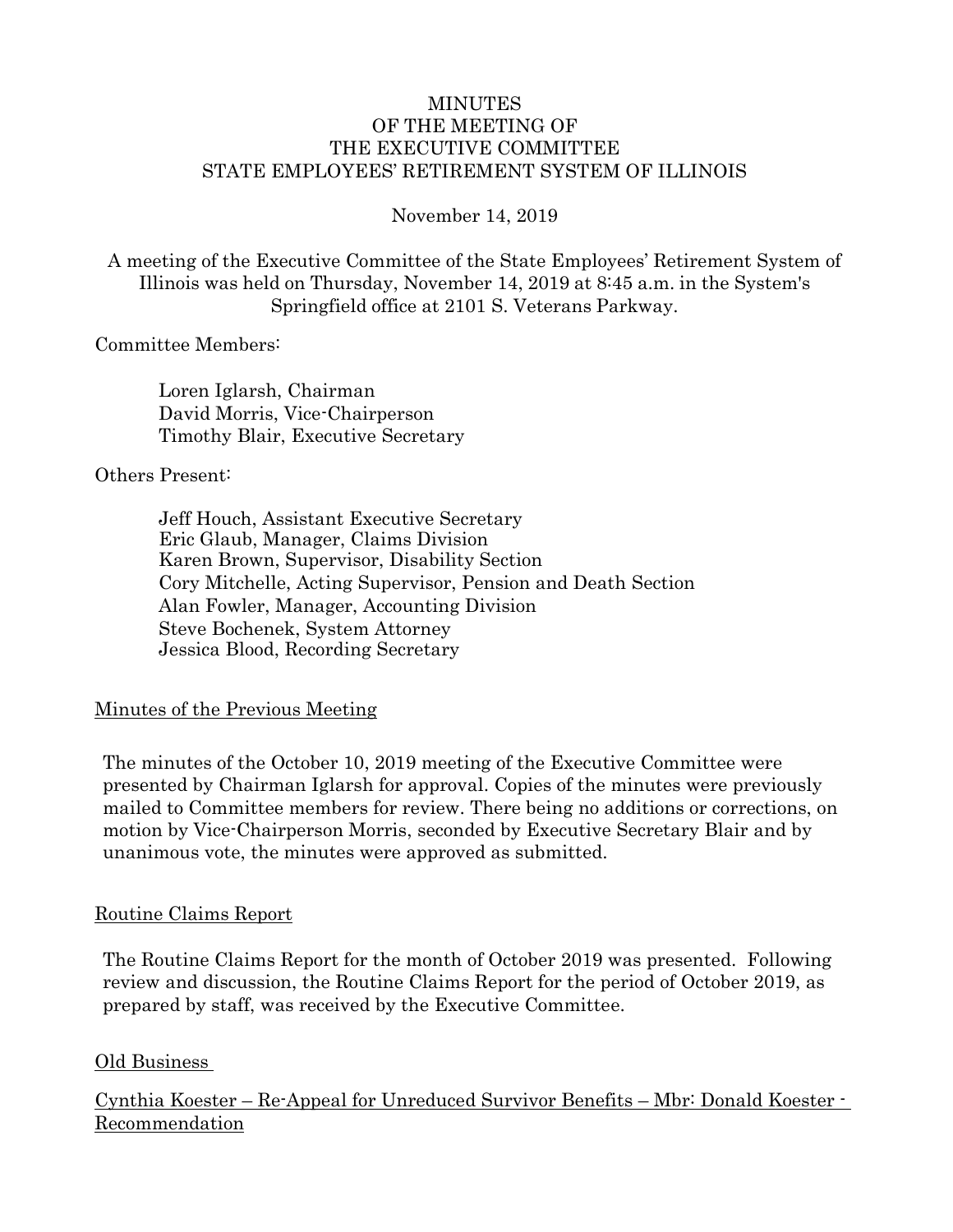At their August 8, 2019 meeting, the Executive Committee denied the appeal of Cynthia Koester, to purchase service credit with SERS to qualify for unreduced survivor's benefits payable from Cook County Pension Fund (CCPF).

Ms. Koester requested a re-appeal of her case, which was approved by the Committee at their September meeting. After hearing Ms. Koester present her case via teleconference, the Committee referred the matter to Attorney Bochenek for a recommendation.

Attorney Bochenek presented Recommendation No. 2019-16 to deny Ms. Koester's request. After discussion, a motion was made by Executive Secretary Blair to adopt the recommendation. The motion was seconded by Vice-Chairperson Morris and all were in favor.

#### Kraig Kotter – Appeal Overpayment - Recommendation

Kraig Kotter received a disability benefit from SERS through June 30, 2019.

During an audit of disability files, it was discovered that Mr. Kotter's time with IMRF was considered to extend his disability benefit through 2022 due to an administrative error. Therefore, an overpayment was created.

Mr. Kotter is requesting that SERS either forgive the overpayment or establish a repayment plan that will not create a hardship for his family.

At their October meeting, the Committee referred the case to Attorney Bochenek for a recommendation.

Attorney Bochenek presented Recommendation No. 2019-18 to deny Mr. Kotter's request. After review, Vice-Chairperson Morris made a motion to adopt the recommendation. The motion was seconded by Chairman Iglarsh and all were in favor.

# Martin Van Kampen – Appeal SSA Overpayment – Recommendation

Martin Van Kampen has been receiving a non-occupational disability benefit from SERS effective February 2015 through present. He was approved for a retroactive Social Security disability benefit effective July 2017, which created an overpayment. Mr. Van Kampen retired effective May 2019.

Per SERS Board policy, the Overpayment Section is to deduct half the gross of any benefit being paid toward an overpayment owed to SERS.

Mr. Van Kampen appealed the overpayment in a personal hearing at the Committee's October meeting. The Committee referred the case to Attorney Bochenek for a recommendation.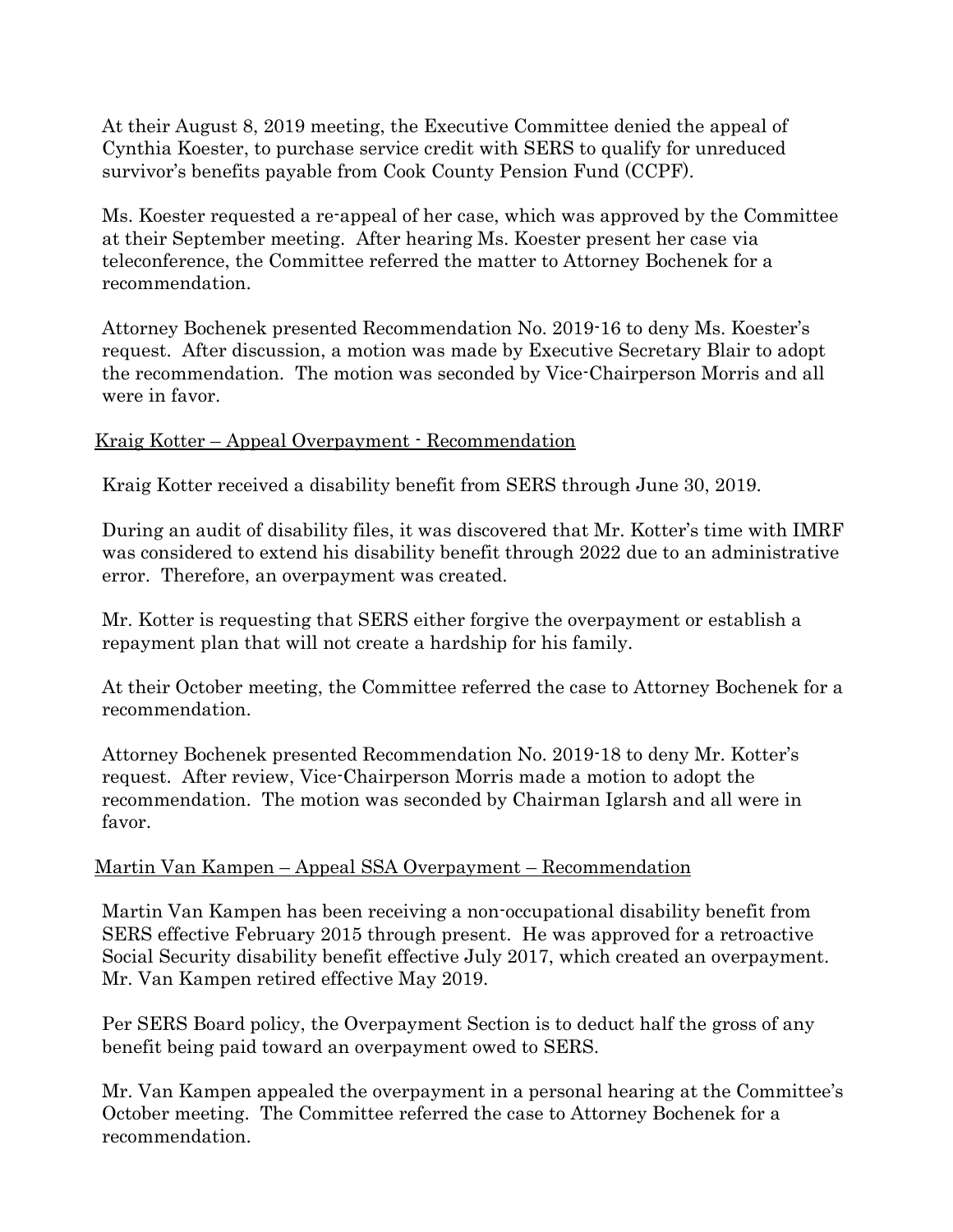Attorney Bochenek presented Recommendation No. 2019-15 to deny Mr. Van Kampen's request. After some discussion, a motion was made by Executive Secretary Blair to adopt the recommendation. The motion was seconded by Vice-Chairperson Morris and all were in favor.

#### Adam Due – Appeal Non-Occupational Disability Denial – Recommendation

Adam Due has 9 months of service with the State of Illinois and 26 years of service with SURS. He retired reciprocally with SURS and IMRF in 2016.

Mr. Due was denied a non-occupational disability benefit due to not having 18 months of creditable service with SERS. It was also determined that his 26 years of service credit with SURS had already been used due to his retirement in 2016, making him ineligible to receive a SERS disability benefit.

Mr. Due appealed the denial of his disability application in a personal hearing at the Committee's October meeting. The Committee referred the matter to Attorney Bochenek for a recommendation.

Attorney Bochenek presented Recommendation No. 2019-17 to deny Mr. Due's request. After review, a motion was made by Chairman Iglarsh to adopt the recommendation. The motion was seconded by Executive Secretary Blair and all were in favor.

### Beth LeGrant – Appeal SSA Overpayment

Beth LeGrant began receiving a disability benefit from SERS effective February 2017. She reached the age for SSA retirement eligibility in January 2019. Ms. LeGrant continued to receive a disability benefit, which created an overpayment with SERS. Ms. LeGrant is appealing the overpayment.

The Committee deferred the case pending further review at their October meeting. After discussing the facts of the case, a motion was made by Chairman Iglarsh to deny waiving Ms. LeGrant's overpayment but defer collection of the repayment pending a decision from SSA. Vice-Chairperson Morris seconded the motion, and all were in favor.

#### Lisa Black – Appeal for Reduced ARCP Repayment Amount – Request for Re-Appeal

Lisa Black terminated state employment in August 2006 under Public Act 94-0839, the Alternative Retirement Cancellation Payment (ARCP).

Ms. Black returned to state employment in September 2019. Ms. Black contacted SERS regarding her return to work and how much she would owe to ARCP.

At their September 2019 meeting, the Committee denied Ms. Black's request for a reduced monthly repayment amount.

Ms. Black is requesting a re-appeal of her case. After reviewing the facts of the case and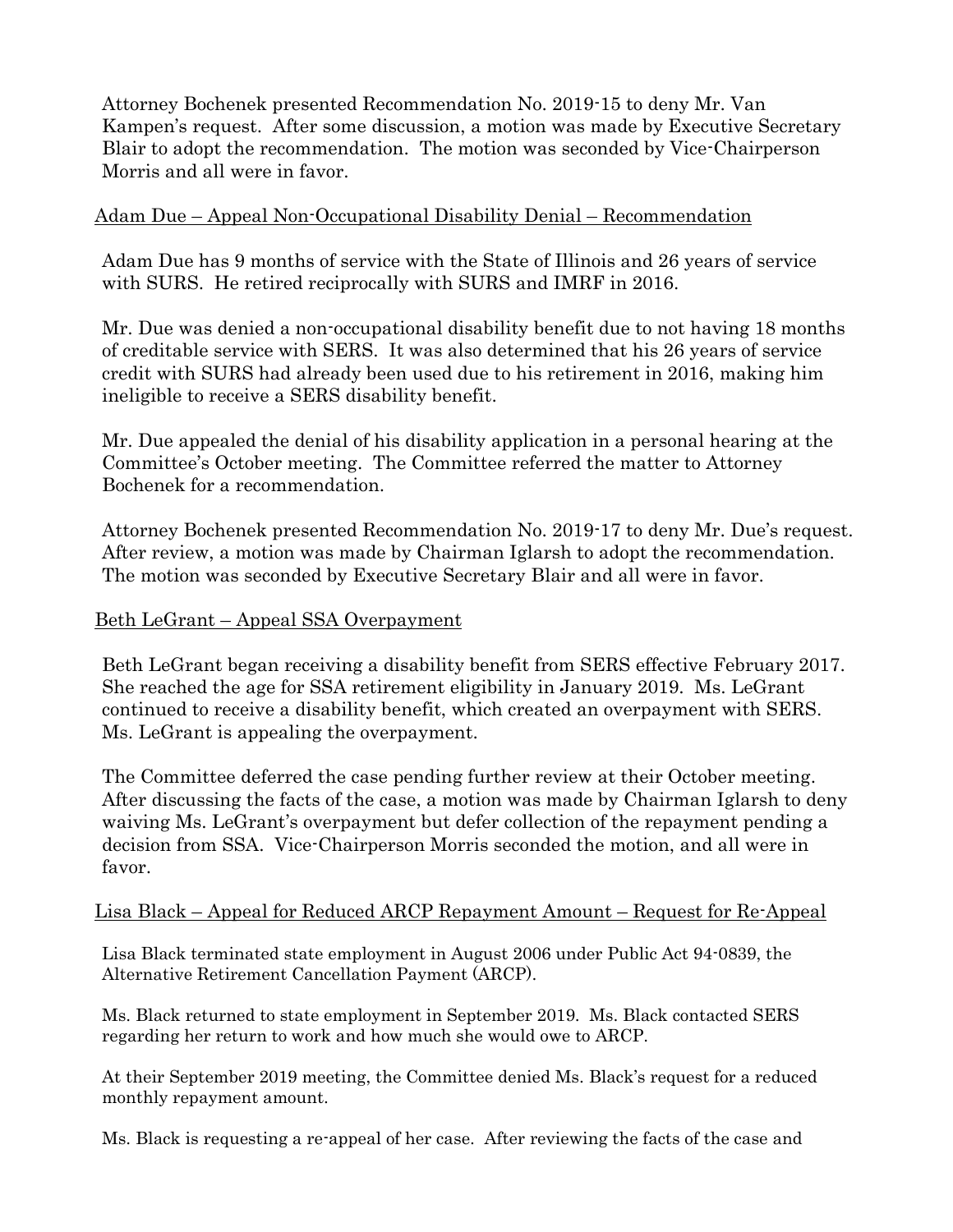determining no new evidence had been submitted, a motion was made by Chairman Iglarsh to deny Ms. Black's request for a re-appeal. The motion was seconded by Executive Secretary Blair and all were in favor.

### Becky McEmery – Appeal Repayment Amount

Becky McEmery began receiving a survivor benefit in August 2005. It was discovered in June 2019 that the minor children who were previously in Ms. McEmery's care had not been since May 2018, creating an overpayment of survivor benefits.

As stated in SERS Board policy, the Overpayment Section is to deduct half the gross of any benefit being paid toward an overpayment owed to SERS. Ms. McEmery requested a lower repayment amount at the Committee's October meeting. The Committee approved Ms. McEmery's request and offered a monthly repayment amount of \$150.00. Ms. McEmery is requesting a further reduced monthly repayment amount.

After some discussion, a motion was made by Executive Secretary Blair to deny Ms. McEmery's request. The motion was seconded by Chairman Iglarsh and all were in favor.

## Kirk Schoenbein – Appeal to Retire Reciprocally

Kirk Schoenbein is a member of the Illinois Municipal Retirement Fund (IMRF), SERS and JRS, but is not independently vested with JRS.

Mr. Schoenbein retired reciprocally with IMRF effective March 1, 2017 and is deferred with SERS until March 1, 2022 when he reaches age 60. He elected not to retire reciprocally with JRS.

Mr. Schoenbein is appealing that SERS undo his reciprocal pension with IMRF and instead retire reciprocally with JRS.

The case was again deferred at the Committee's September and October meetings pending further research into the case. After discussion, the Committee decided to defer the case pending a decision from IMRF.

#### New Business

#### Candyce Sharp – Appeal Non-Occupational Disability Denial – Personal Hearing (Chicago)

Candyce Sharp received a non-occupational disability benefit from SERS from April 5, 2019 through April 30, 2019. After inquiring as to why her benefit had stopped, Ms. Sharp was told that additional medical documentation was needed to support an extension of her benefit.

Ms. Sharp's Disability Specialist submitted all the medical documentation available to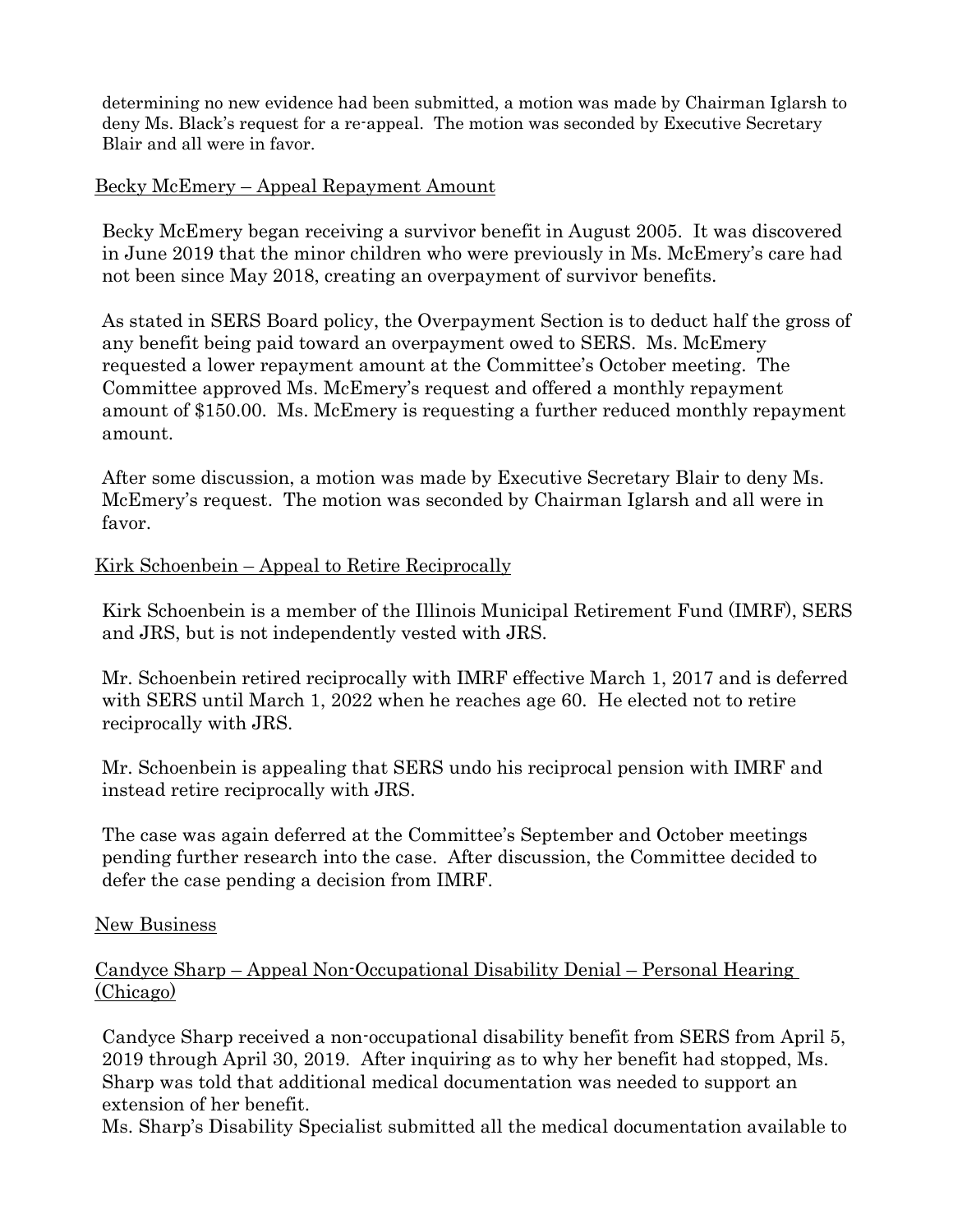a SERS medical consultant, who determined there was insufficient evidence to support an extension of Ms. Sharp's disability benefit. Ms. Sharp is appealing the denial of her non-occupational disability extension and requested a personal hearing at the Committee's October meeting. Ms. Sharp did not appear before the Committee and her case was deferred.

After some discussion, the Committee decided to defer the case and determine if Ms. Sharp would like to reschedule her personal hearing. If no personal hearing is scheduled, the Committee will consider her case as a written appeal at their December meeting.

# Brian Perfect – Appeal to Purchase Service Credit

Brian Perfect retired July 2019. His pension is reduced for age as he was two months short of meeting the Rule of 85.

Mr. Perfect did not request a pension estimate or the cost to purchase service credit prior to his retirement. He is appealing to purchase his qualifying period after retirement so his pension will no longer be reduced.

After reviewing the facts of the case, a motion was made by Executive Secretary Blair to deny Mr. Perfect's request. The motion was seconded by Chairman Iglarsh and all were in favor.

#### Peggy Franklin – Appeal to Retire Independently

Peggy Franklin retired reciprocally with the State Universities' Retirement System (SURS) August 2019. Ms. Franklin did not complete a retirement application with SURS and has requested a refund from their system.

If Ms. Franklin received a reciprocal pension, SURS would reduce their service by 6.4760 years for concurrency and her service with SERS has been reduced by .2740 years. Ms. Franklin is appealing to retire independently as this would be a greater financial benefit for her.

After some discussion, a motion was made by Chairman Iglarsh to approve Ms. Franklin's request. The motion was seconded by Vice-Chairperson Morris and all were in favor.

#### Erskine Route Jr., Deceased – Proof of Financial Support

Erskine Route Jr., an active state employee, died August 1, 2019. He has a disabled adult daughter, Amiah Route.

Financial dependency is typically proven based on the member claiming the survivor on his or her tax return. However, the survivor's mother, Cari Salmon, claimed Amiah for tax purposes rather than Mr. Route. Mr. Route was paying child support to Cari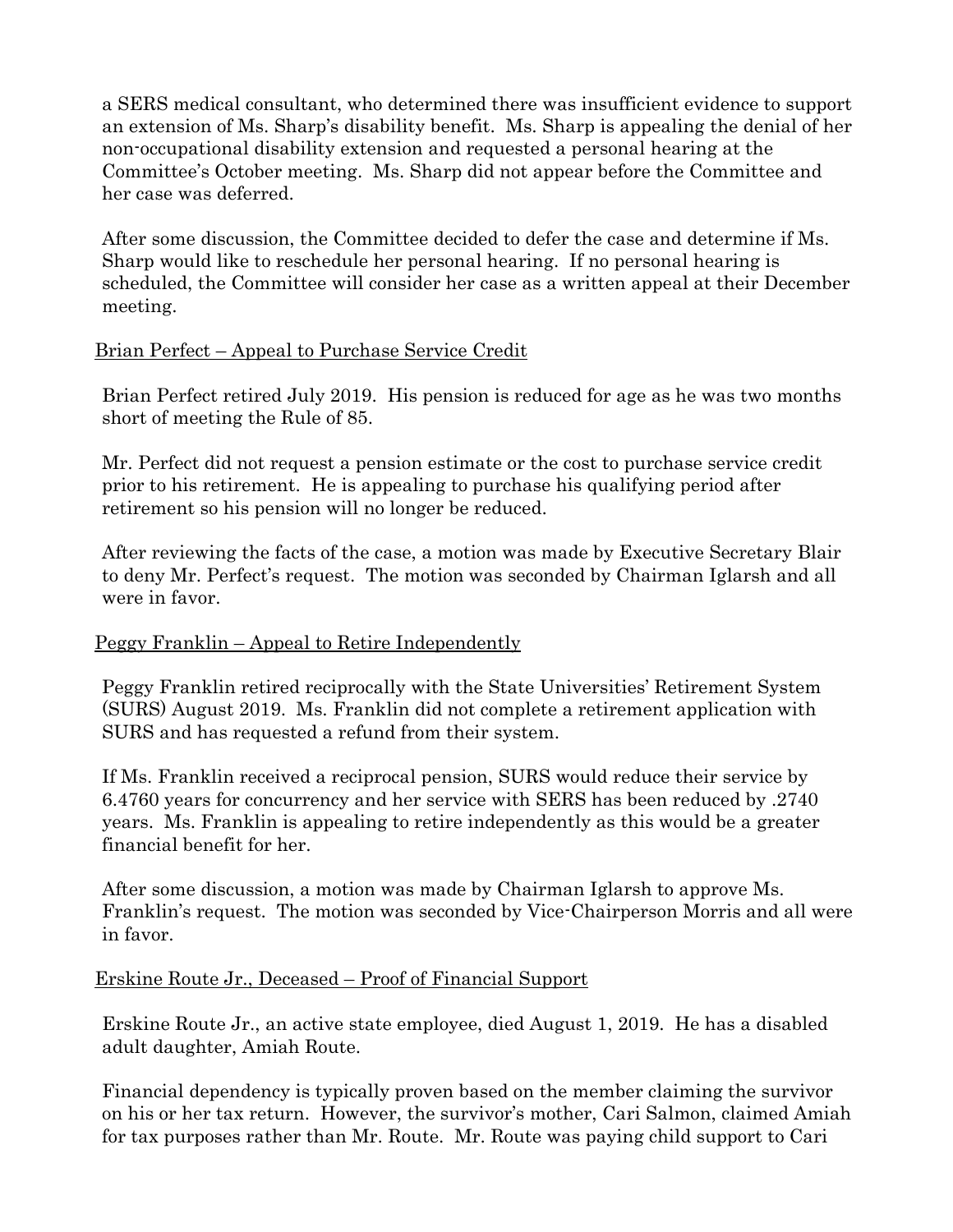Salmon for Amiah.

The Pension and Death Section is seeking the opinion of the Executive Committee as to whether child support proves 50% financial dependency for survivor benefits.

After discussing the facts of the case, the Committee decided to defer a decision pending receipt of further financial documentation from Ms. Salmon.

## Kunsil Yoon – Reinstatement of Account

The account of Kunsil Yoon became eligible for write-off in June 2017. Contributions and creditable service were written off.

The Guardian of Ms. Yoon has supplied SERS with a new address and proper identification. The Pension and Death Section is requesting the Executive Committee approve the reinstatement of this account so Ms. Yoon can retire reciprocally with IMRF.

After some discussion, a motion was made by Executive Secretary Blair to approve reinstatement of the account. The motion was seconded by Vice-Chairperson Morris and all were in favor.

## Joseph Gasparich – Appeal for Reduced ARCP Repayment Amount

Joseph Gasparich terminated state employment in October 2004 under Public Act 93- 0839, the Alternative Retirement Cancellation Payment (ARCP).

Mr. Gasparich returned to state employment October 2019. SERS notified Mr. Gasparich of his obligation to repay the ARCP portion under Public Act 93-0839 in a letter dated October 7, 2019.

Mr. Gasparich is appealing for a reduced ARCP repayment amount.

After reviewing the case, a motion was made by Chairman Iglarsh to deny Mr. Gasparich's request. The motion was seconded by Vice-Chairperson Morris and all were in favor.

#### Roy Fojas – SSA Overpayment – Appeal for Reduced Repayment Amount

Roy Fojas was approved for a non-occupational disability benefit from SERS effective May 2013. Mr. Fojas was approved for a retroactive Social Security disability benefit effective October 2013, which created an overpayment of benefits.

SERS sent Mr. Fojas a notification letter dated October 9, 2019 explaining the calculation of the overpayment and what is due to SERS.

Per SERS Board policy, the Overpayment Section is to deduct half the gross of any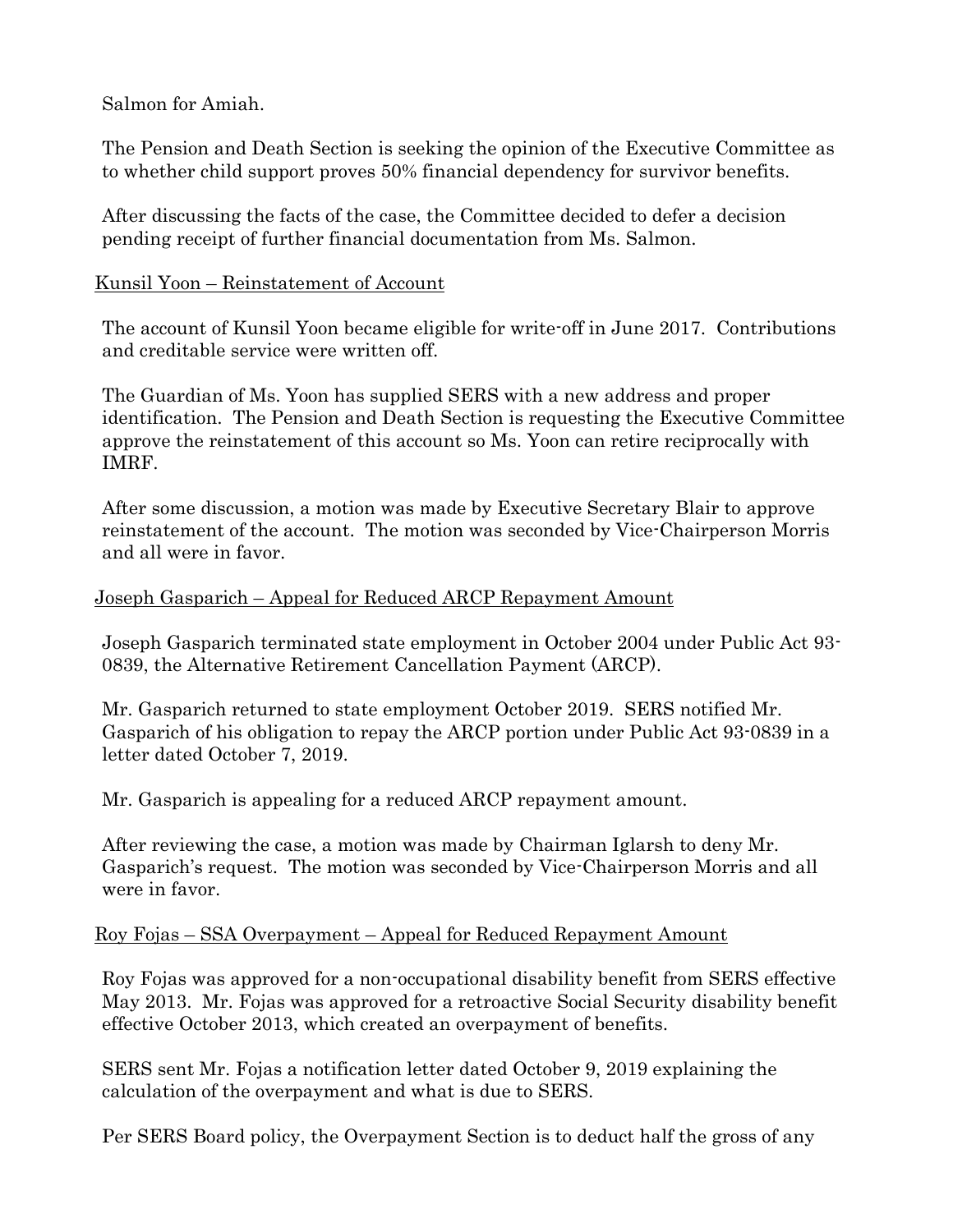benefit being paid toward an overpayment owed to SERS. Mr. Fojas is requesting a reduced repayment amount.

After reviewing the case and some discussion, a motion was made by Executive Secretary Blair to deny Mr. Fojas' request. The motion was seconded by Vice-Chairperson Morris and all were in favor.

### Amber Beal – SSA Overpayment – Appeal for Reduced Repayment Amount

Amber Beal was approved for a non-occupational disability benefit from SERS effective August 2013 through September 2015 and October 2016 through May 2017.

Ms. Beal was approved for a retroactive Social Security disability benefit effective January 2014, which created an overpayment of benefits.

SERS sent Ms. Beal a notification letter dated October 5, 2017 explaining the calculation of the overpayment and what was due to SERS.

In accordance with SERS Board policy, the Overpayment Section is to deduct half the gross of any benefit being paid toward an overpayment owed to SERS. Ms. Beal is no longer receiving a disability benefit and has not returned to work. She is appealing for a reduced repayment amount of \$200.00.

After discussing the facts of the case, a motion was made by Chairman Iglarsh to approve Ms. Beal's request contingent on the understanding that the overpayment will be sent to collections with Ms. Beal being responsible for penalties should she default on payment. The motion was seconded by Vice-Chairperson Morris and all were in favor.

#### Peter Milone – SSA Overpayment – Appeal for Reduced Repayment Amount

Peter Milone was approved for a non-occupational disability benefit from SERS effective October 2018. Mr. Milone was approved for a retroactive Social Security disability benefit effective July 2017, which created an overpayment.

SERS sent Mr. Milone a letter dated September 2019 explaining the calculation of the overpayment and what was due to SERS. Per SERS Board policy, the Overpayment Section is to deduct half the gross of any benefit being paid toward an overpayment owed to SERS. Mr. Milone is appealing for a reduced repayment amount.

After some discussion, the Committee decided to defer the case pending results of Mr. Milone's Worker's Compensation settlement and discussion with Mr. Milone regarding whether he would like to present his case at a personal hearing.

#### Timothy Winks – Appeal Reciprocal Retirement Overpayment Amount

Timothy Winks retired from SERS effective January 2017, marking that he wished to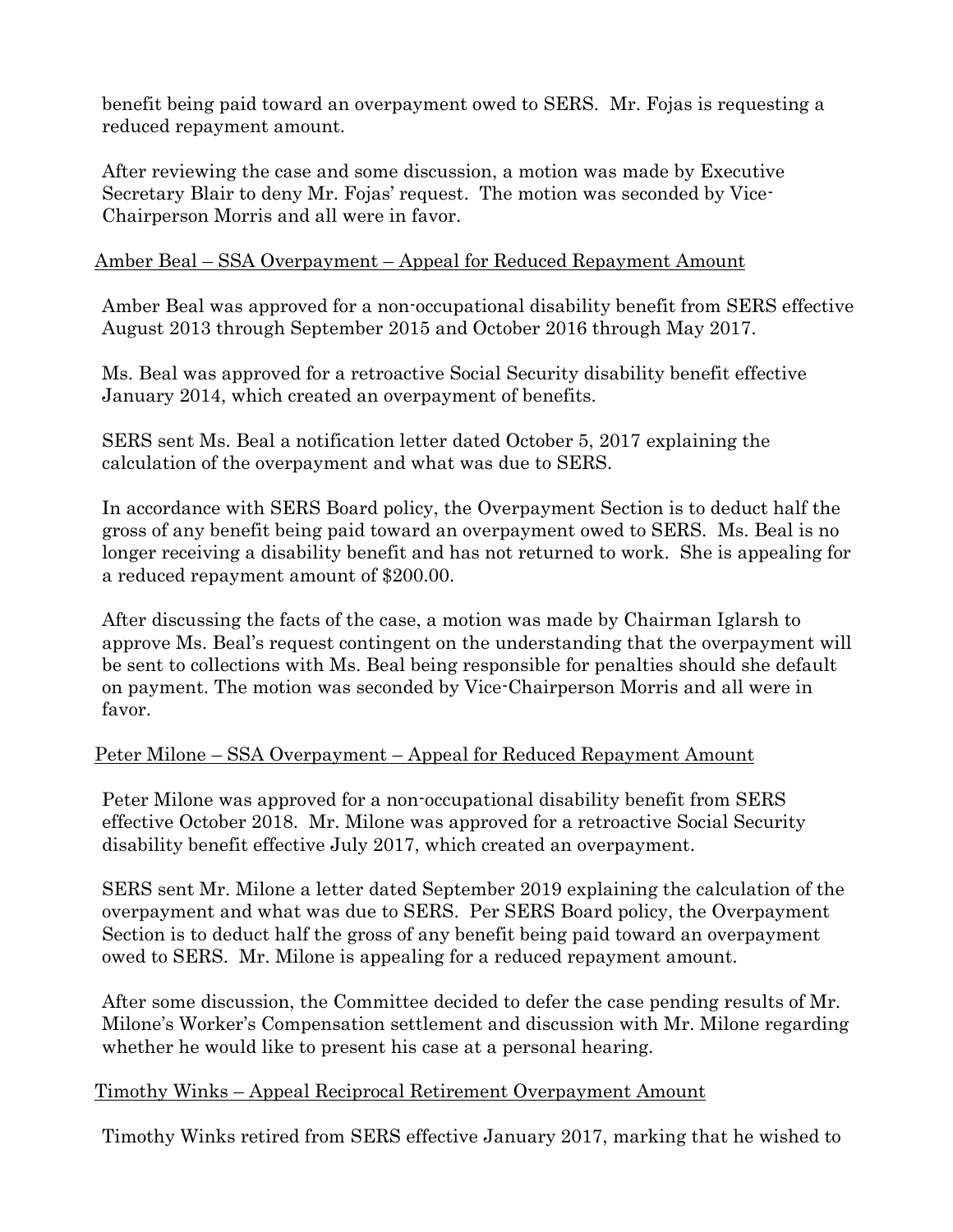retire reciprocally with IMRF. However, Mr. Winks did not apply for a retirement benefit with IMRF and it appears a reciprocal certification was never sent to their system.

Mr. Winks returned to work for IMRF and an overpayment of SERS benefits was created based on the understanding that Mr. Winks had retired reciprocally with that system.

Mr. Winks is appealing for a reduced repayment amount. Since Mr. Winks did not complete the reciprocal retirement process with IMRF and is not retired from that system, there is no overpayment due.

After some discussion, the Committee decided to deny the appeal since no repayment is necessary and directed staff to retire Mr. Winks independently with SERS because he did not complete the reciprocal retirement process.

# Sharon Uhrig – Staff Direction Regarding Gainful Employment

Sharon Uhrig is receiving a non-occupational disability benefit from SERS. Ms. Uhrig is also employed.

Ms. Uhrig exceeded the earnings limitation for gainful employment in the fourth quarter of 2018, which she paid in full. She signed a Disability Earnings Agreement which stated that she would not exceed the quarterly limitation a second time.

In 2019, Ms. Uhrig exceeded the earnings limitation during the second quarter by a nominal amount. The Disability Section is requesting staff direction as to whether Ms. Uhrig can repay the nominal amount and continue to receive a benefit given the ensuing increase in allowed income. Effective January 1, 2020 the limit on gainful employment increases to \$3,660.00 per quarter, which exceeds the amount Ms. Uhrig earned in the second quarter of 2019.

After review and discussion, a motion was made by Chairman Iglarsh to approve the request. The motion was seconded by Vice-Chairperson Morris and all were in favor.

#### Shirley Smith – Reinstatement of Account to Apply to Overpayment

Shirley Smith's account was written off in a prior fiscal year. The Claims Division is requesting that the Executive Committee approve the reinstatement of the portion of Ms. Smith's account necessary to apply to her outstanding overpayment with SERS.

After review, a motion was made by Chairman Iglarsh to approve the request. The motion was seconded by Executive Secretary Blair and all were in favor.

#### Darlene Jones – Reinstatement of Account to Apply to Overpayment

Darlene Jones' account was written off in a prior fiscal year. The Claims Division is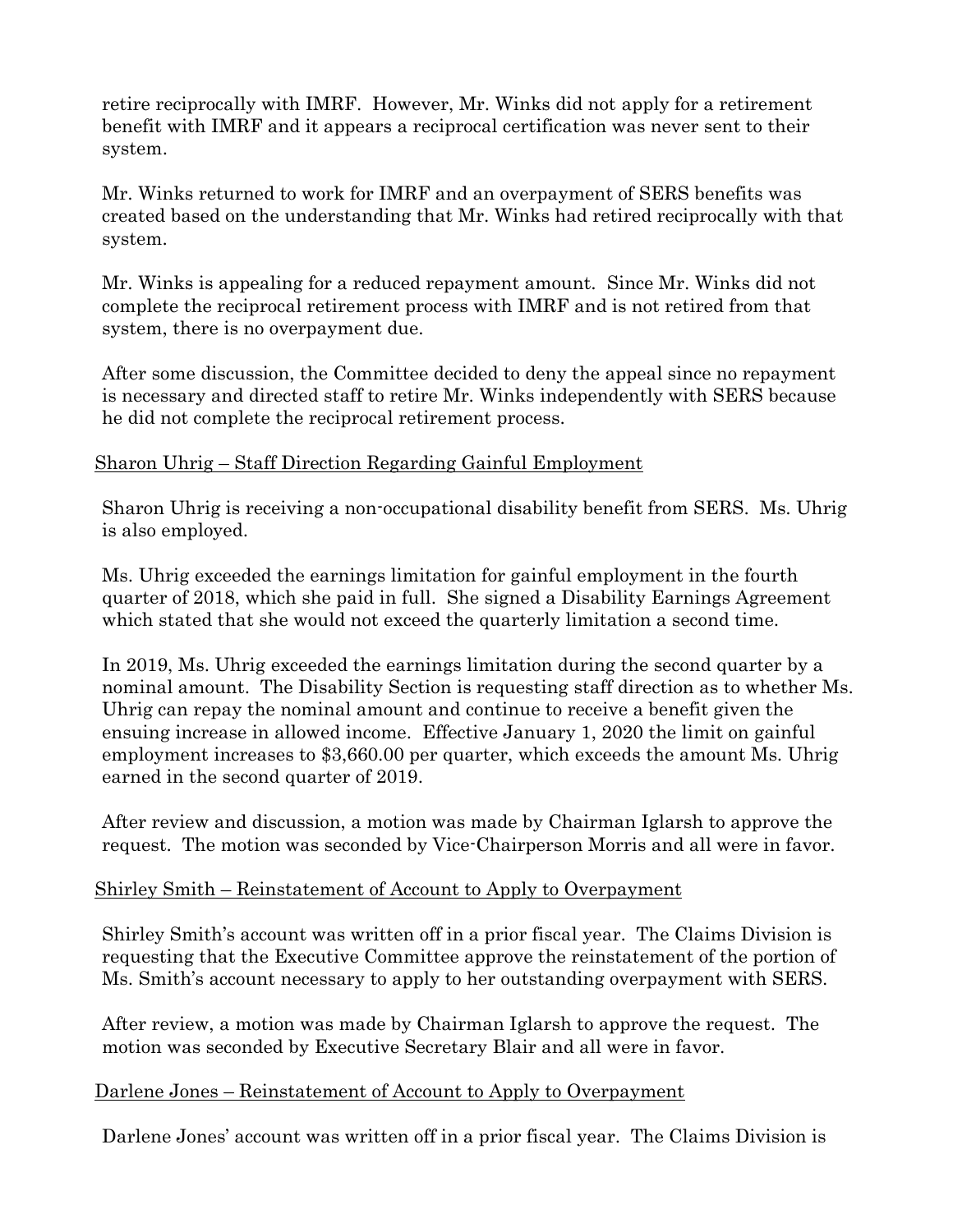requesting that the Executive Committee approve the reinstatement of the portion of Ms. Jones' account necessary to apply to her outstanding overpayment with SERS.

After review, a motion was made by Chairman Iglarsh to approve the request. The motion was seconded by Vice-Chairperson Morris and all were in favor.

#### Timothy Walker – Reinstatement of Account to Apply to Overpayment

Timothy Walker's account was written off in a prior fiscal year. The Claims Division is requesting that the Executive Committee approve the reinstatement of the portion of Mr. Walker's account necessary to apply to his outstanding overpayment with SERS.

After review, a motion was made by Vice-Chairperson Morris to approve the request. The motion was seconded by Chairman Iglarsh and all were in favor.

## Robin Robinson – Appeal to Purchase Service Credit

Robin Robinson requested an optional service purchase letter for her qualifying period and to repay a refund on September 6, 2019. Although the documentation shows a retirement date of October 1, 2019, the optional service billing letter was never sent.

Although optional service purchases are required by law to be made prior to retirement, Ms. Robinson requested an estimate prior to her retirement that, if provided and paid, would've enhanced her retirement benefit.

The Accounting Division is seeking guidance on whether to provide Ms. Robinson with a single lump sum option to pay for the service purchase and retroactively increase her benefit to her date of retirement.

After reviewing the facts of the case and some discussion, a motion was made by Chairman Iglarsh to approve the request. The motion was seconded by Vice-Chairperson Morris and all were in favor.

# Joshua Glossop – Appeal for Release from Irrevocable Agreement

Joshua Glossop signed an Irrevocable Payroll Authorization of Permissive Service Credits in August 2019.

In October 2019, Mr. Glossop provided SERS Accounting Division Manager, Alan Fowler, with a written request to release him from the agreement due to financial hardship. Mr. Glossop stated that he was told by his agency Human Resources representative and co-workers that he would only have to pay 20% of the monthly deduction.

The Accounting Division is seeking guidance from the Executive Committee regarding authorization to allow this agreement to be broken through financial hardship. Agreements such as these have typically only been broken due to death, disability or